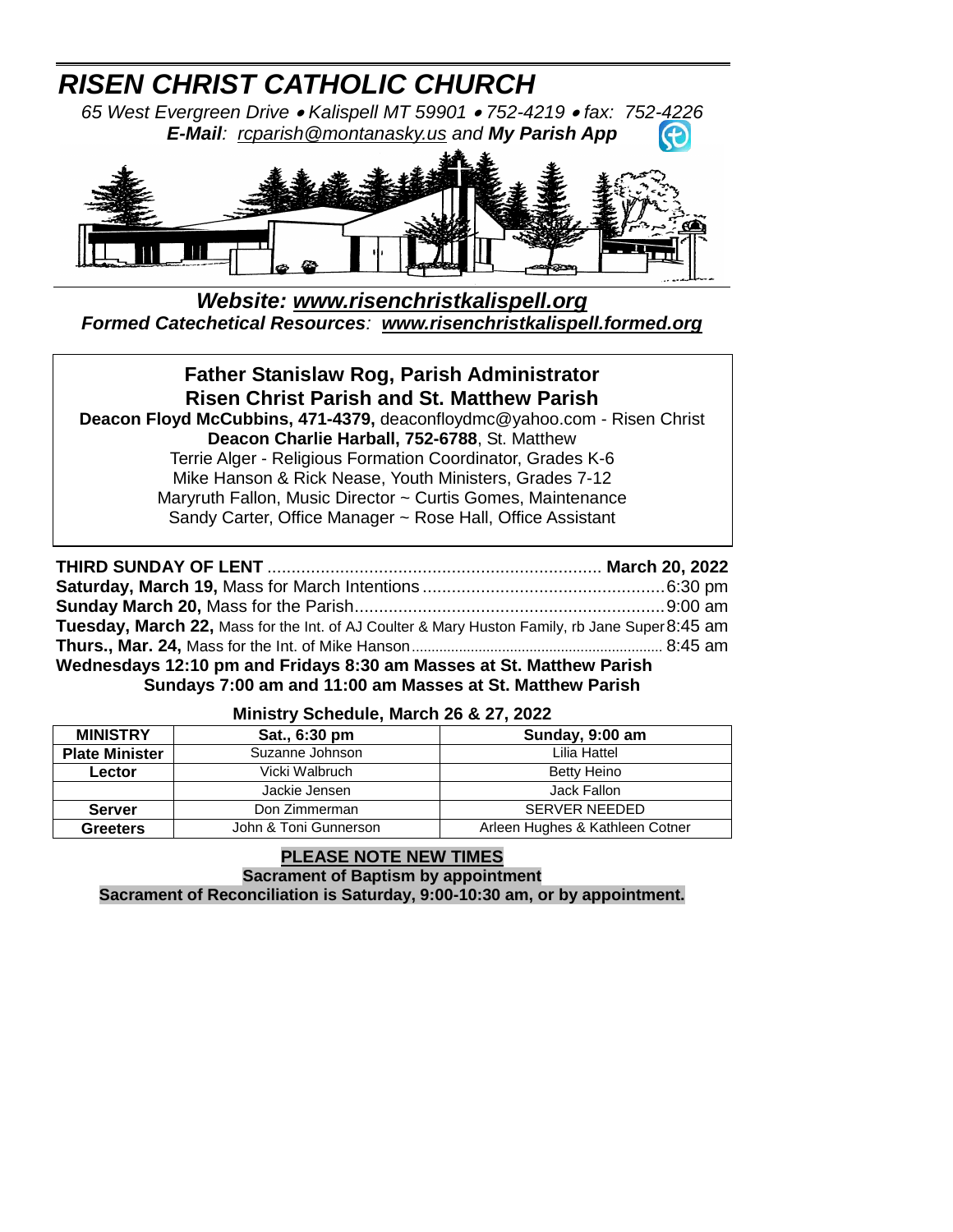**DATES TO REMEMBER**

| March |    | 20 THIRD SUNDAY OF LENT                    |  |
|-------|----|--------------------------------------------|--|
|       |    |                                            |  |
|       | 22 |                                            |  |
|       | 23 |                                            |  |
|       | 24 |                                            |  |
|       | 25 |                                            |  |
|       | 26 |                                            |  |
|       |    |                                            |  |
|       | 27 | <b>FOURTH SUNDAY OF LENT</b>               |  |
|       |    |                                            |  |
|       |    | <b>Catholic Relief Services Collection</b> |  |
|       | 29 |                                            |  |
|       | 30 |                                            |  |
|       |    |                                            |  |
|       | 31 |                                            |  |
| April | 1  |                                            |  |
|       |    |                                            |  |
|       | 2  |                                            |  |
|       |    |                                            |  |
|       | 3  | FIFTH SUNDAY OF LENT                       |  |
|       |    |                                            |  |
|       |    |                                            |  |
|       | 5  |                                            |  |
|       | 6  |                                            |  |
|       |    |                                            |  |
|       | 7  |                                            |  |
|       | 8  |                                            |  |
|       |    |                                            |  |

**Parish Office Hours: Monday through Thursday, 10:00 - 3:00pm** To be sure your announcement gets into the bulletin, please have your information in the Parish Office by noon, Wednesday. The deadline for altar announcements is noon, Thursday. **SACRAMENT OF RECONCILIATION:** Saturday morning, 9:00 – 10:30 am

# OUR LENTEN OPPORTUNITIES

**Chaplet of the Divine Mercy, Prayed 15 minutes before each Mass Saturday Mass at 6:15 PM and Sunday Mass at 8:45 am** Sign up at the reception desk if you would like to lead the Chaplet.

> **Soup and Bread Supper, Each Thursday, 5:30 pm Stations of the Cross, Each Friday evening, 7:00 pm Knights of Columbus Fish Fry, April 1st at 6:00 pm**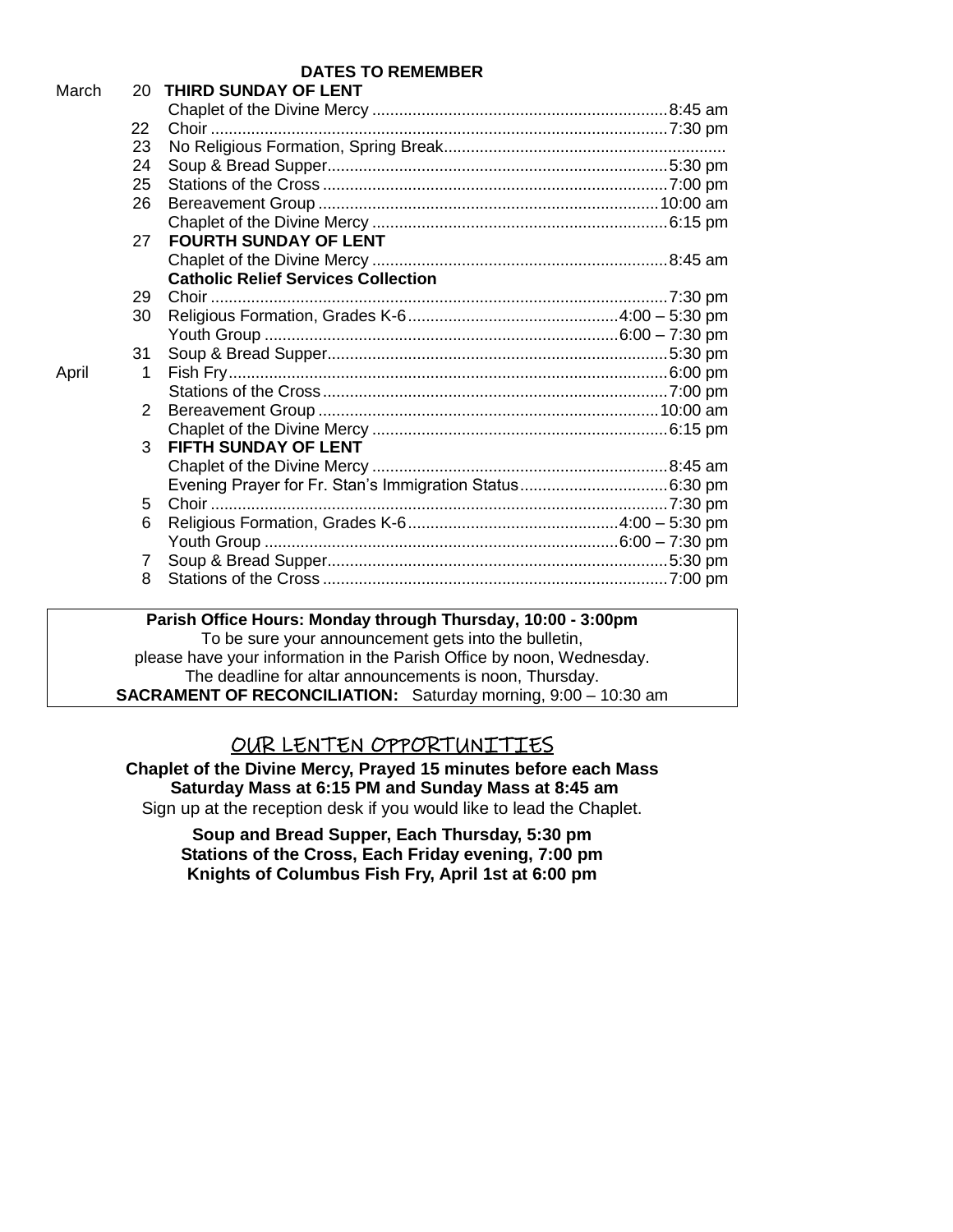#### **~OUR GIFT TO GOD~**

*"Above all, let your love for one another be constant, for love covers a multitude of sins. Be mutually hospitable without complaining. As generous distributors of God's manifold grace, put your gifts at the service of one another each in the measure he has received."* (1 Peter 4:8-10)

Thanks to everyone who so generously supports our parish.

Your financial support enables us to continue the on-going work of our ministry.

#### **March 12 & 13, 2022**

| <b>Sunday Envelopes</b>   | \$4,879 |
|---------------------------|---------|
| <b>Building Envelopes</b> | 45      |
| Ash Wednesday             | 35      |
| Total                     | \$4,959 |

# **JOIN US FOR EVENING PRAYER - 6:30 PM Sunday April 3- Prayer For Fr. Stan's Immigration Status**

From the very earliest days of Christianity, groups of people gathered to pray together in their homes. They followed a pattern of Scripture readings and prayer for evening worship. These prayers developed a more elaborate structure in the monasteries that flourished in the middle ages, increasing to seven prayer times each day. These "prayers of the hours" came to be called the Divine Office, and increasingly were thought of as the responsibility of the clergy alone, though parishes continued to celebrate evening prayer (Vespers, meaning "evening star") together. Today, many parishes celebrate Vespers, either throughout the Church year, during Lent and Advent, or on a more limited basis.

We at Risen Christ have the opportunity to celebrate this beautiful evening prayer as an act of love on the Sundays of Lent. Please watch the bulletin for more details and special programs followed by Evening Prayer.

# **CATHOLIC WOMEN'S CONFERENCE**

"Come to Me" Saturday, April 2, 2022, Civic Center, Helena, Montana Check out the group registration rate at helenacwc.com

#### **FUNDRAISERS FOR OUR SEMINARIANS**

The proceeds from our first two bake sales: \$585.00 And from our rummage sale: \$1675. These funds will benefit the Seminarians of the Diocese of Helena. Thank you for your continued support.

Mark your calendars for the next bake sale to be held on April  $9<sup>th</sup>$  & 10<sup>th</sup>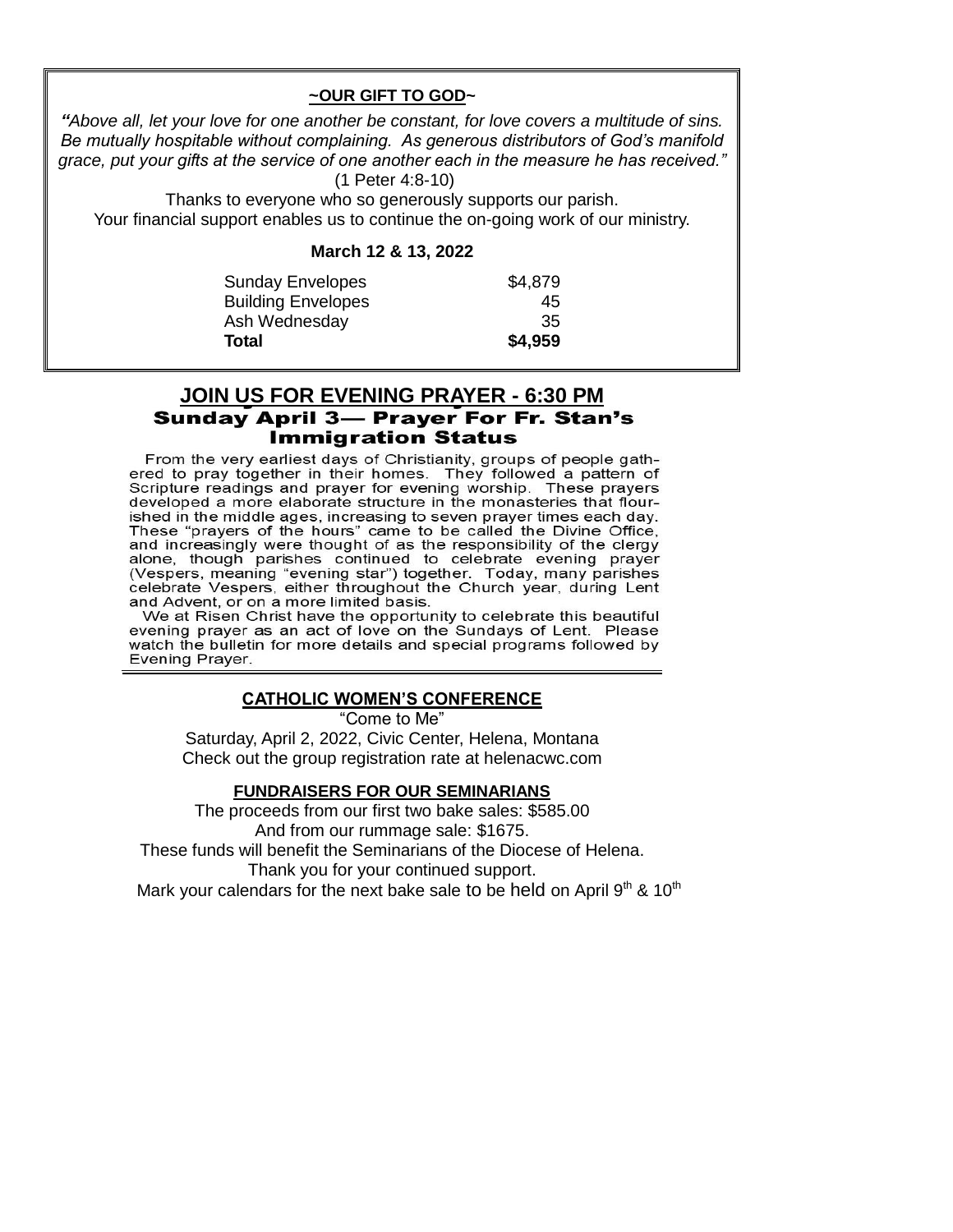#### **MASS INTENTIONS FOR THE MONTH OF MARCH, 2022 FOR THE FAITHFUL DEPARTED**

**+++++**

**Howard and Lorraine Carter, rb Kimberly Carter Jim Thomas, rb Bobbie Thomas Poat & Roberts Family, rb Chris Beyer Karel & David & Terry Barrett, rb Ken Barrett Dorothy Redinger, rb Robert Redinger Shelley Hembd, rb Gary Hembd Jerry Bristow, rb Larry & Betty Visocan Fleckenstein Family, rb Evelyn Dupre**

**FOR SPECIAL INTENTIONS**

**+++++**

**Dennis Haverland, rb Don & Theresa West Kelly Haverland, rb Don & Theresa West Fleckenstein Family, rb Evelyn Dupre Sandra Raucci, rb Mike & Jackie Strosnider Terry Hudson, rb Mike & Jackie Strosnider**

# **RISEN CHRIST MASS REQUESTS FOR THE FOLLOWING SPECIAL INTENTIONS**

**+++++** 

**Greg Grace, Joe Riska, Curtis Gomes, Eileen Kluesner Tim Slobojan, Mike & Linda O'Neil, Larry Visocan, Mary Reckin Rose Sweetzer, Audrey Turner, Mary Grace Galvin, Lonny Kottraba Mike Wright, Maureen Neitzling, Fr. Stan's Immigration Status**

#### **FOR OUR SEMINARIANS**

**+++++**

**Deacon Matthew Christiaens, Deacon Tyler Frohlich Kyle Tannehill, Dillon Armstrong, Kaleb Mitchell, John Cooney, Riley Helgoe, Brett Rotz Alex Olmes, Anthony Olmes, Hadyn Pettersen, Alex Ramirez, James Semling, Jamie Severson**

# **EASTER EGG HUNT**

The Risen Christ Easter Bunny is looking for wrapped candy (no little boxes of candy) to fill plastic eggs for the egg hunt. We are also in need of plastic eggs. The egg hunt will be after Mass on Easter Sunday. If you can help, please bring items to the parish office.

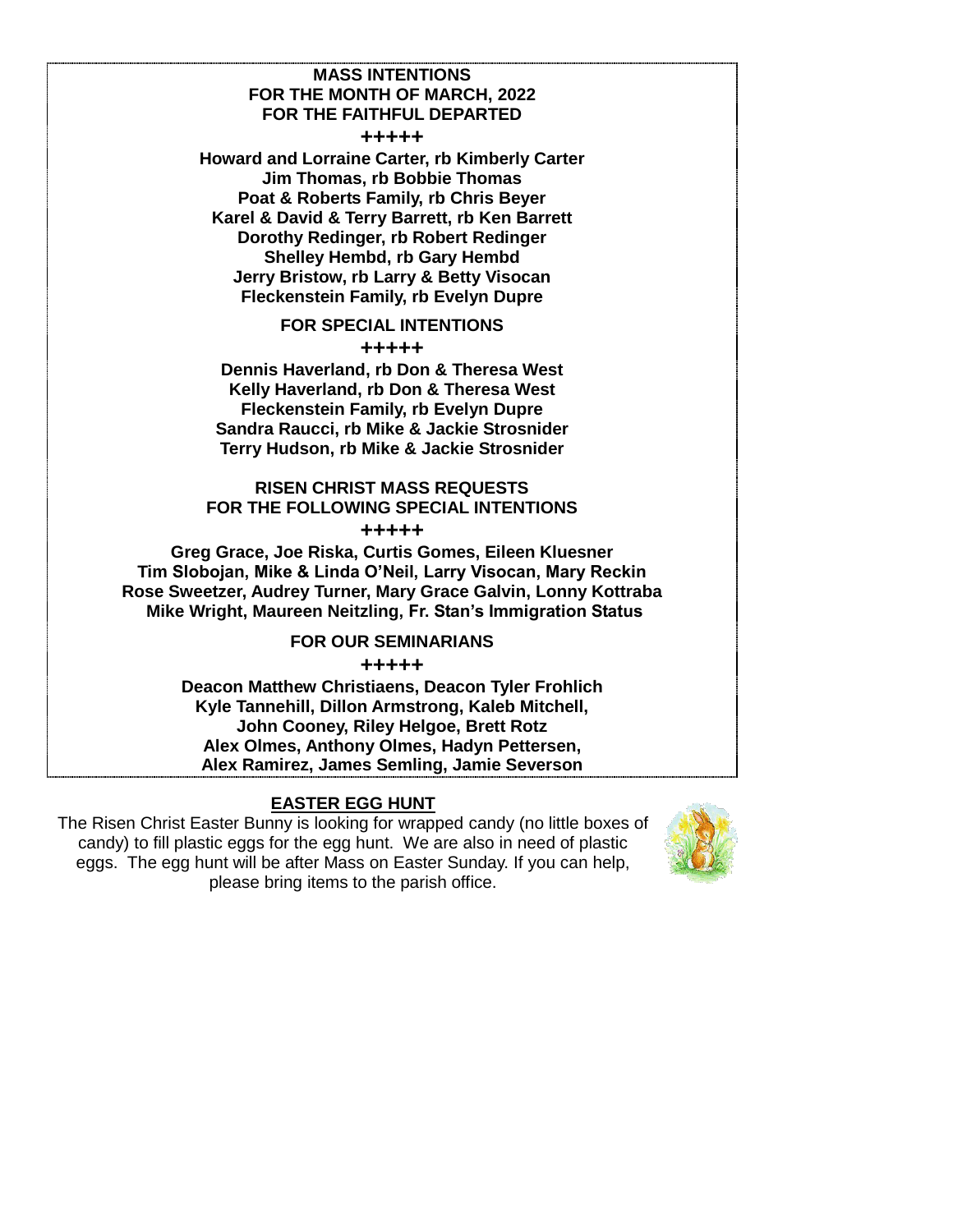# **READINGS FOR THE FOURTH SUNDAY OF LENT, MARCH 27, 2022**

# **Joshua 5:9a, 10-12 2 Corinthians 5:17-21 Luke 15:1-3, 11-32 PRACTICE OF HOPE**

People often want their just rewards and so often identify with the older son. Jesus tells this parable, however, to illustrate the depth of his Father's love and forgiveness. When we act like the younger brother and with selfish motives return home, God will run toward us, gushing with love because we headed in the right direction.

♦Think about times when you were less than sincere in offering an apology. Journal about what happened next: did God or someone good in your life show the depth of forgiveness that exemplifies true love? How can you respond now to someone who needs this kind of mercy?

♦When have you acted like the older brother and hardened your heart toward someone who sought forgiveness? Pray for a softening of your heart toward that person. ♦When have you needed mercy and found it? Say a prayer of thanksgiving for that time.

At Home With the Word 2022

# **RISEN CHRIST GIFT SHOP – ALWAYS RECEIVING NEW ARRIVALS!**

Please take a minute and check out our gift shop! We have gift solutions for any occasion. There are small scapulars, cross necklaces, rosaries, key chains, and holy water fonts.

Please see **Andrea Wright or Connie McCubbins** before or after weekend Masses. If you need to make a purchase during the week, please stop in the parish office. Sandy or Rose will be happy to assist you.

# **FORMING A COMPASSIONATE COMMUNITY**

If there is a birth, a sickness or a death in our parish community, or that of someone you know, please call **Mary Sonju,** 250-8610.She will be happy to send a card.

# **RISEN CHRIST PRAYER LINE**



Call **Jan Kammerzell** at 406-250-1540 or **Jackie Jensen** at 406-756-1178 should you or someone you know need prayer. Please leave a message if they are not available and they will return your call. **This prayer line is not just for when you feel hopeless; it's also for when you need more prayer warriors on your side.**

#### **\*\*\*THURSDAYS WITH DEACON FLOYD\*\*\***

Are you stressed, anxious, depressed, or lonely? Choose this faith oriented option and make an appointment with Deacon Floyd.

Deacon Floyd is a counselor and will be available on Thursday afternoons from 1:00 – 4:00 pm. He is open to visit with you on any topic such as marriage issues, suicide, walking through grief or just to talk about last week's homily. This service is provided at no cost to you.

Please give him a call to schedule your appointment at 406-471-4379.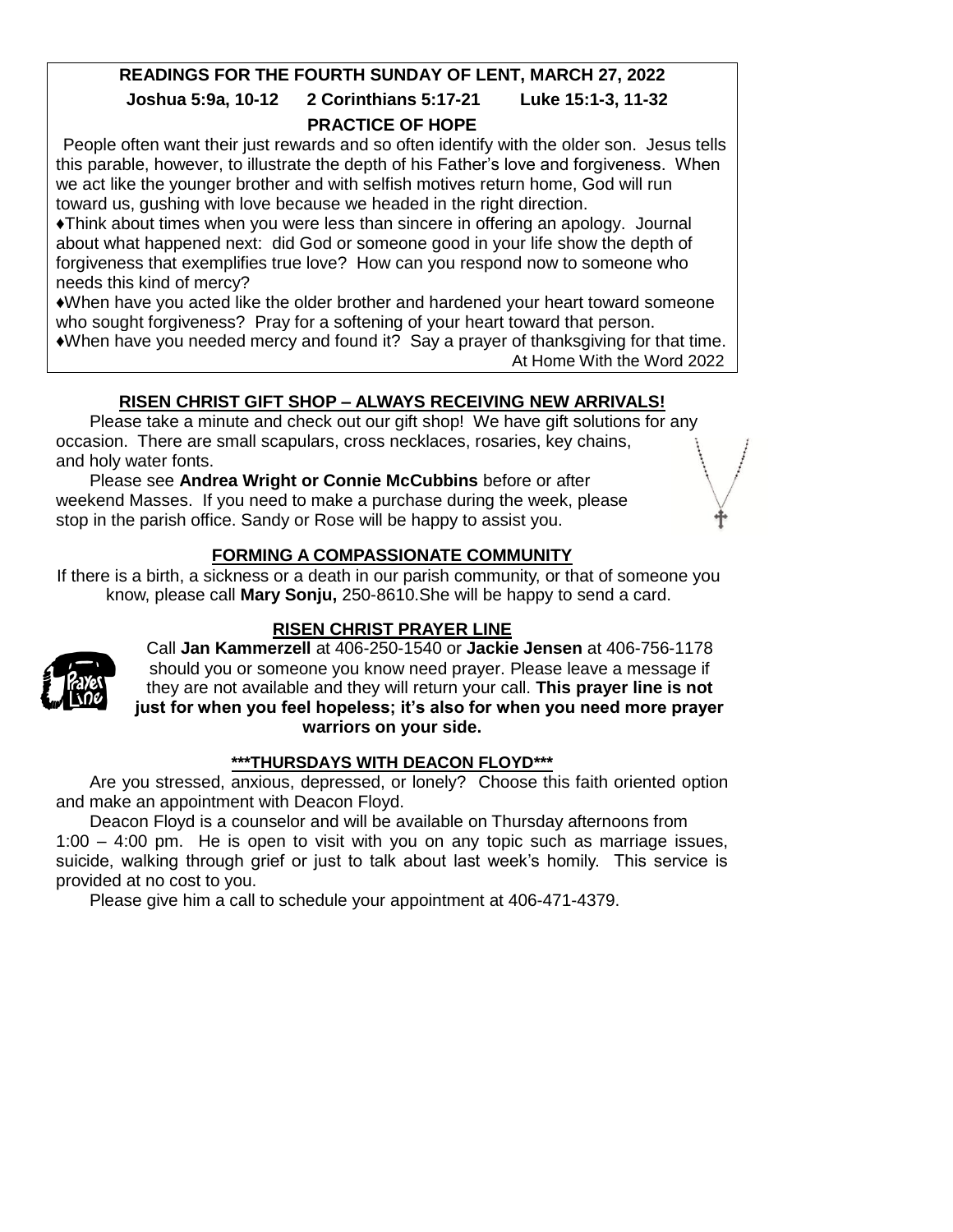#### **FINANCE COUNCIL**

#### Our Finance Council members are**: Peg Gebhardt, Christopher Gill, John Gunnerson, and Wally Walbruch**

#### **PASTORAL COUNCIL**

Your Pastoral Council is always interested in your concerns. The Council represents the interests and needs of the entire Parish community. Take your questions about the future of the parish, your hopes and needs to a Pastoral Council member: **Mark Fredenberg, 756-6142, Jovita Kottraba, 212-8461, Judy Stack, 752-4411, Ken Barrett, 755-0269, Jamie Miller, 257-9636, Vicki Walbruch, 758-0170**

#### **40 DAYS FOR LIFE SPRING CAMPAIGN**

The 40 Days for Life Spring 2022 campaign began on Ash Wednesday, March 2nd, and runs through Saturday, April 9th. Risen Christ has sponsored **Thursday, March 17th and Friday, March 18th**. We have six people signed up for the 17th and seven people signed up for the 18th. Please sign up on the sheets provided for you on the 40 Days for Life table in the social area. We will be praying a rosary to end abortion and respect all life from conception until natural death before each daily Mass on Tuesdays and Thursdays at 8:15 am here at Risen Christ. Point of contact is Mike Hanson, at (406) 314-7826 or [mikester55@hotmail.com.](mailto:mikester55@hotmail.com)

#### **RETIREMENT PARTY FOR FR. JIM CONNOR**

Fr. Jim Connor, who was previously here at Risen Christ, will be retiring at the end of June. There will be Mass at 11:00, followed by an informal BBQ party for him on Sunday, June 26 at St. Francis of Assisi in Hamilton from noon until 4:00 and our parishioners are invited to attend. If anyone has photos of Fr. Jim for them to use in their presentation, mail them to St. Francis of Assisi. The originals will be returned to you.

Also, an annuity through the Foundation for the Diocese of Helena will be set up for Fr. Jim which will provide additional income for him throughout the remainder of his life and donations are welcome.

#### **WORD OF LIFE BULLETIN QUOTES**

"To celebrate the Gospel of life means to celebrate the God of life, the God who gives life… In every child which is born and in every person who lives or dies we see the image of God's glory. We celebrate this glory in every human being, a sign of the living God, an icon of Jesus Christ" (*The Gospel of Life* 84).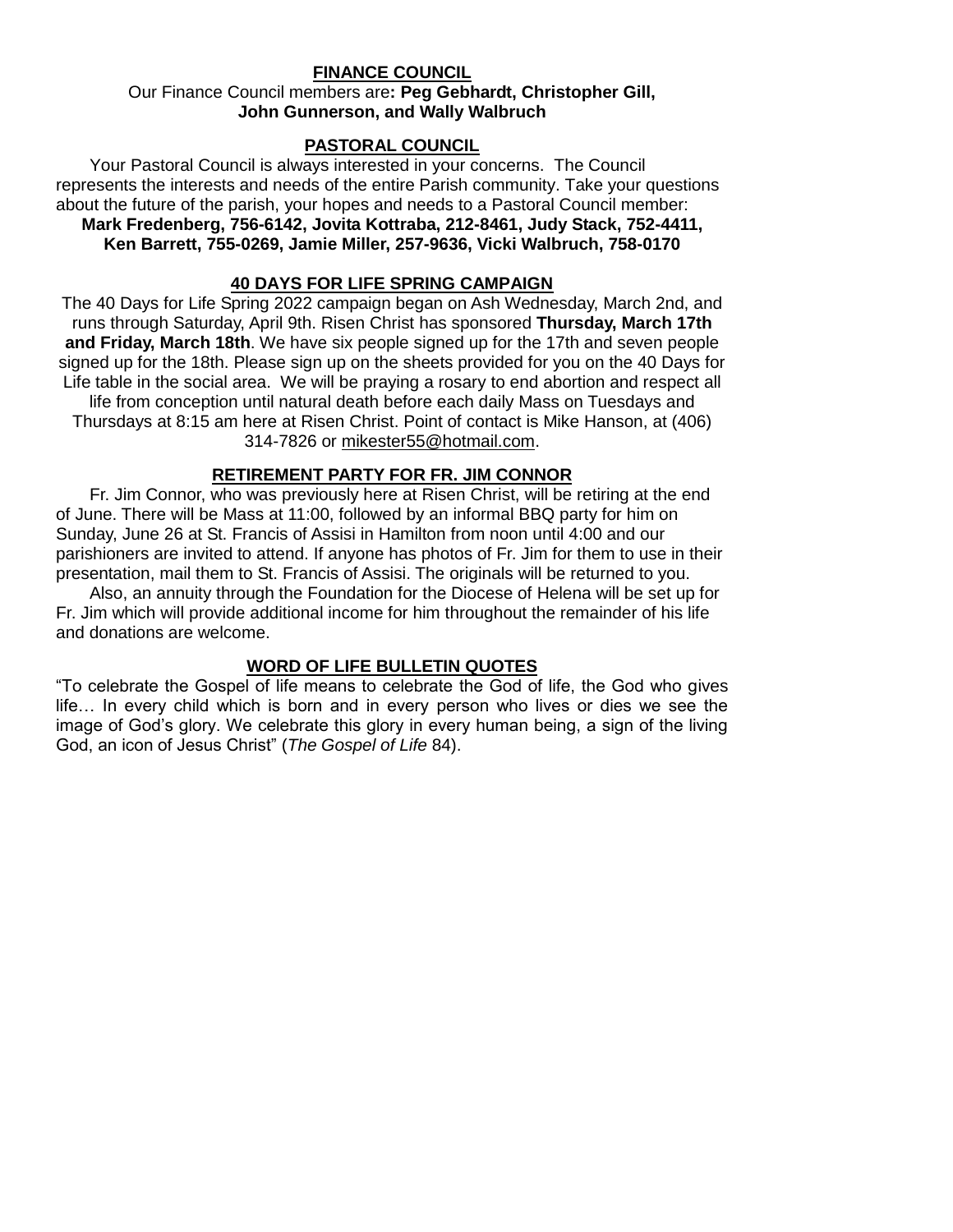



l'invite you to gather together, as we interested<br>learn and are heard. We will begin, as we should<br>begin everything, in prayer. We invite the Holy Spirit to be among us, to open our ears, minds,<br>and hearts to hear the movement of the Spirit in this time and place.

I want to hear your voice, to see and recognize you, as you share your story.<br>Bishop Austin A. Vetter +

# **KALISPELL DEANERY MARCH 28**

# **St. John Paul II Parish**

195 Coverdell Rd, Bigfork

6:30 pm Prayer & Reflection 7:00 pm Dialogue with Bishop Vetter 8:30 pm Conclusion

#### For Listening & Dialogue

How has the Church accompanied you well? Have you had an experience where the Church failed to accompany you? What can you share to help the Church accompany you better?



#### **CATHOLIC RELIEF SERVICES COLLECTION**

Next week our parish will take up The Catholic Relief Services Collection. Funds from this collection provide food to the hungry, support displaced refugees, and bring Christ's love and mercy to vulnerable people here and abroad. Next week, please give generously to the collection and **reveal Christ's Love** to those most in need. Learn more about the collection at [www.usccb.org/catholic-relief.](http://www.usccb.org/catholic-relief)

# **SPECIAL COLLECTION FOR UKRAINE REFUGEES**

We are collecting donations for Ukraine refugees. If you would like to contribute and haven't already done so, please make your check out to Risen Christ Parish and note in the memo box "Ukraine". The funds will be sent directly to Poland for the refugees.

# **UPCOMING MOVIE – FATHER STU**

The movie, Father Stu, will be shown at the Signature Movie Theater in Kalispell on Tuesday, April  $12<sup>th</sup>$ . Show times are at 4:00 and 7:10 pm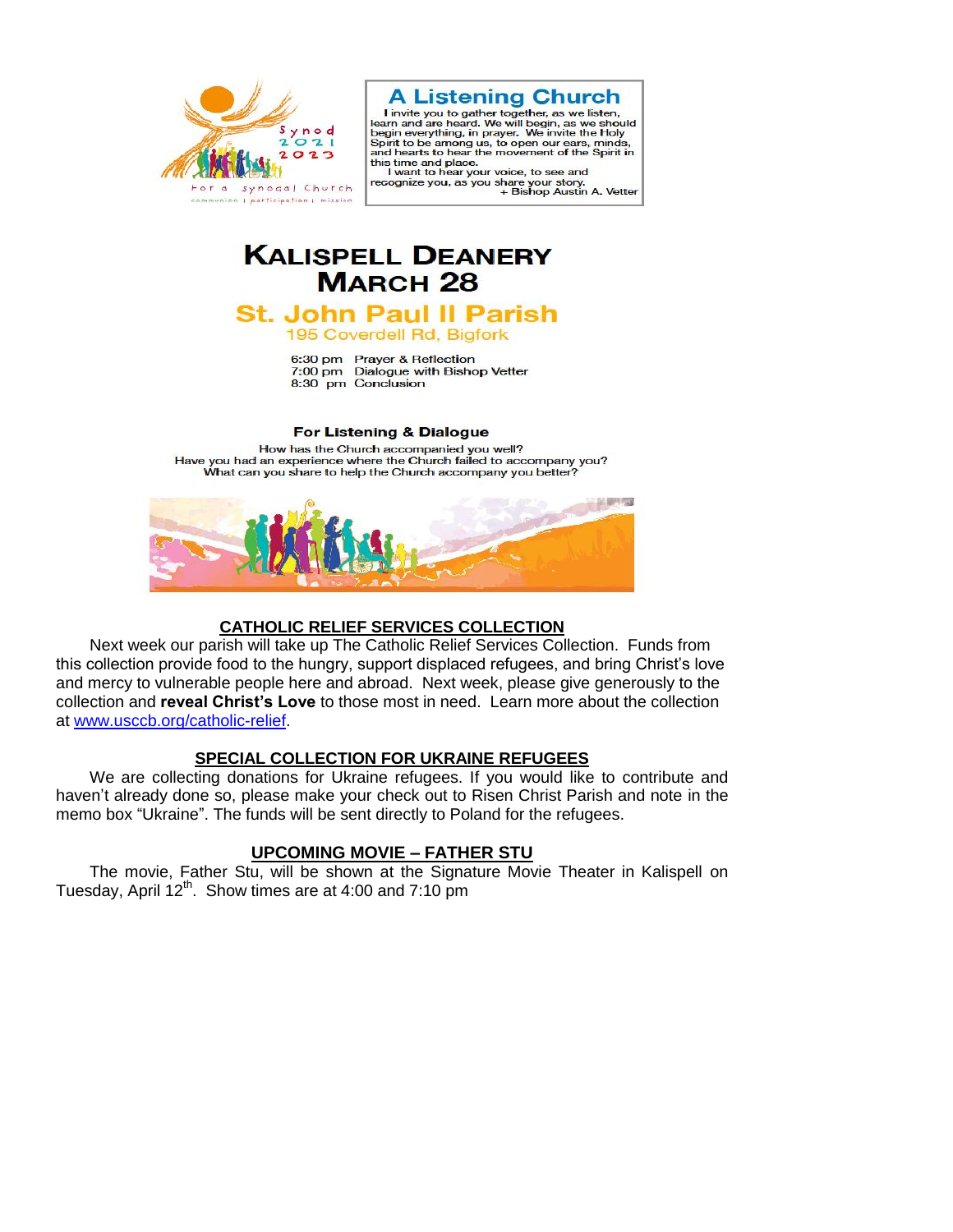# *The Nazareth Page A gospel meditation for your home March 20th , 2022 - Third Sunday of Lent John 4:5-42*

I am fascinated by trees. There's hardly a tree anywhere that I don't notice. And long ago I learned that trees are very important for the survival of life. In part, it has something to do with the air we breathe. They are also one of nature's best signs of a healthy environment. I live in a part of the world where forest fires are common. Burning forests sadden me. I know they can sometimes be helpful for the survival of a species. But still

… Today's gospel recalls how Jesus used a certain fig tree as a teaching device. Jesus was a great teacher and he liked to use common examples to illustrate his deeper messages. Also, most of his listeners knew about fig trees.

No doubt Jesus noticed that some fig trees brought forth each year abundant fruit, and some were baren. A tree that failed to produce fruit was basically useless to its owner. The one referred to in the gospel parable of Jesus was fruitless. Planted to produce figs, it didn't produce any for years. Thus, common sense would suggest that it should be cut down.

No, said Jesus. At least, not yet. Let's give it another chance. Let's supply it with some fertilizer and extra care. If this were an illustrated child's story, we might see a smile on the face of the tree who would now try harder to bring forth at least a few figs.

Of course, Jesus was not trying to give a lesson in botany. But rather advice about how to live more in accord with God's plan. We are advised not to give up on ourselves. There's always the possibility of improvement. And know that if we need a little extra help (like additional fertilizer) to produce results, it's available. Including God's help.

As this gospel notes, we might also need to repent. Repentance implies that we change our lives from being turned away from God to moving toward God. At the heart of repentance is living our lives in new and better ways. There is a saying that foolishness is doing the same thing over and over and expecting a different result. Yet if that fig tree didn't change its way, it would never produce a single fig. We need to change to improve.

And that's part of the work of Lent. Be honest with oneself. And with the promise of God's help, change for the better. What precisely that change might be will be different for each of us.

David M. Thomas, PhD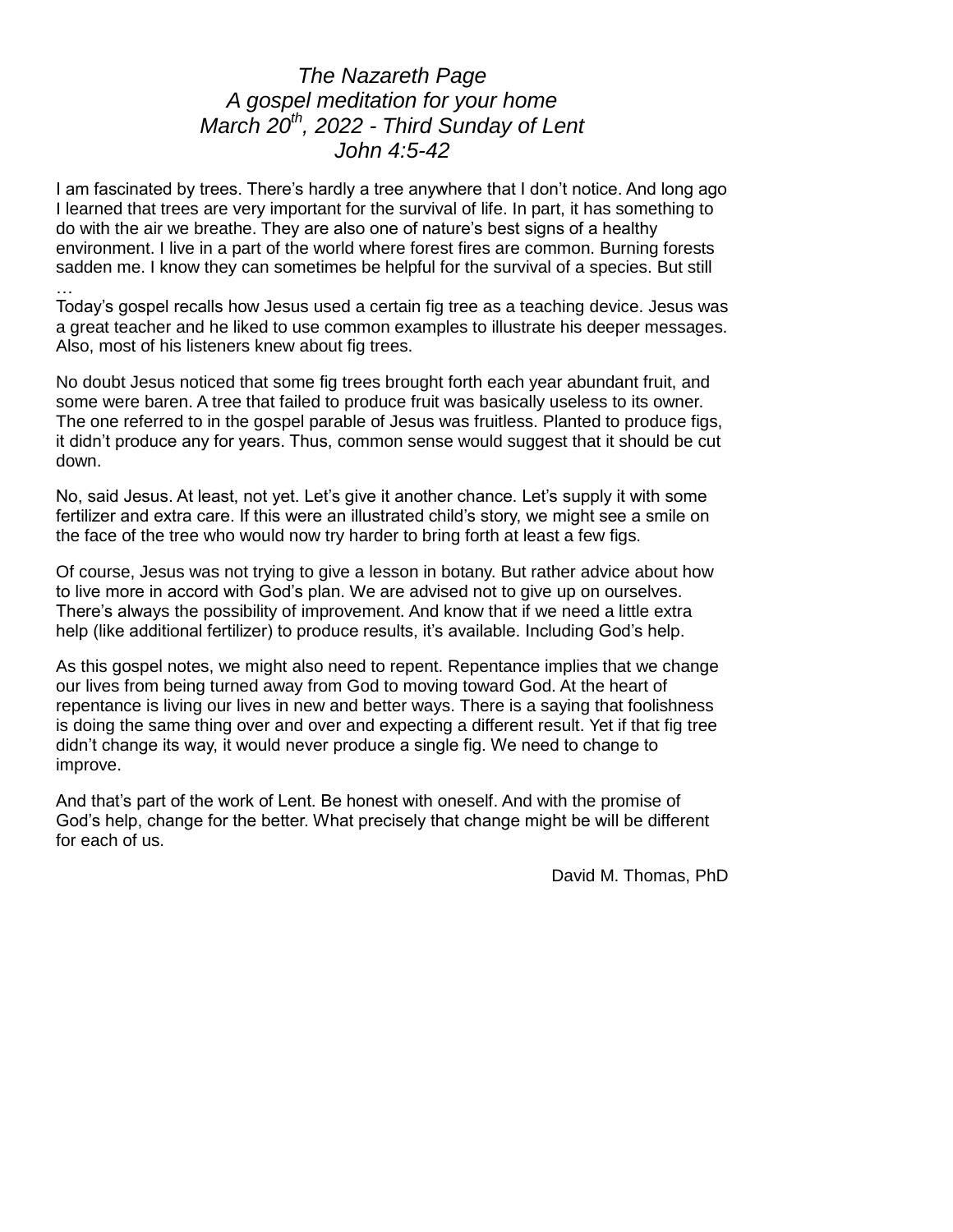# FORMED®

#### THE SANCTUARY COURSE **FOR CATHOLICS**

Misconceptions surrounding mental illness can prevent us from responding well to those suffering. This eight-session course explores the realities of mental illness, as well as the need for faith-based conversations about this topic. Featuring stories of Catholics living with mental health challenges, along with the insights of archbishops, theologians, and psychologists.



PICK OF THE WEEK

#### **A BIBLE STUDY ON THE ANNUNCIATION**

nnunciation



HCL

#### **SAY YES TO CHRIST: ALLOWING JESUS TO BE THE LORD OF YOUR WHOLELIFE BY SCOTT HAHN**

**MAINING ALL N** 

Mary conformed the entirety of her life to the Divine Will. In doing so, she became the model of perfect discipleship. In this talk, Dr. Scott Hahn discusses why we too should surrender our lives to the Lord.

In this video, Dr. Ben Akers leads us through a brief study of Luke 1:26-38, highlighting some of the key Old Testament passages evoked by Gabriel's words. The reflection concludes with some thoughts on how we can imitate Mary's Yes in our own life, especially in this time of suffering.

**NARAN** 



#### Our parish has a FORMED subscription. To set up your free account visit formed.org/signup and select our parish.

**To register please go to: [www.risenchristkalispell.formed.org](http://www.risenchristkalispell.formed.org/)** Click on register now and create your account. Be sure to follow the password requirements and check the square that you have read and understood the Terms of Service. After you have created your account, you'll have access to FORMED provided materials (like the one above) purchased for you by our parish. Please take advantage of this beautiful opportunity to learn more about your faith. The standard state of the standard state of the standard Fr. Standard Standard St